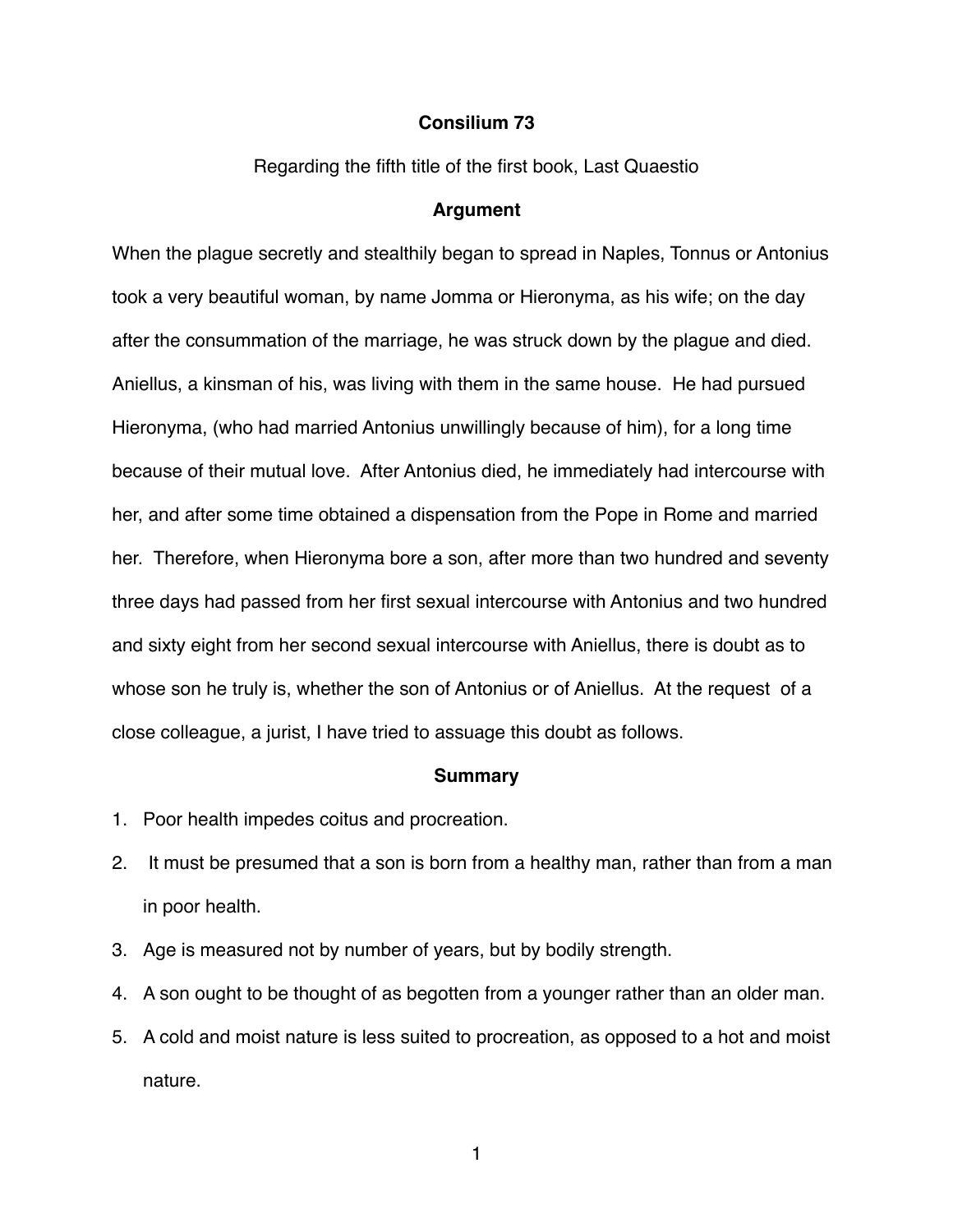- 6. Love between spouses makes conception easier, while, on the contrary, hatred impedes procreation.
- 7. Males are created from hotter semen, females from colder semen.
- 8. Love between spouses should be mutual and reciprocal so that conception may follow more easily.
- 9. The appearance of blood a few days after intercourse ought to be considered as significant evidence of conception,.
- 10. Females are born later than males.
- 11. Stronger foetuses are accustomed to hasten the birth.
- 12. Seven month babies hasten their birth into the seventh month because of their strength.
- 13. Women usually give birth at the same time as they are accustomed to menstruate.

That this question may be decided according to the truth, certain things should be noted as facts, both out of consideration for each husband and out of respect for the wife and the child born to her. Certainly, before all else, it should be noted that Antonius, the first husband, was more than forty years old, and Aniellus, the second husband, had reached the age of thirty. In addition, Antonius had spent his life in poor health, Aniellus enjoyed excellent health and had a hearty constitution. Furthermore, Antonius was exceptionally fat, had a poor complexion and very soft flesh, Aniellus, on the contrary, was of moderate weight, with a ruddy complexion and firm flesh.

 Likewise it should be noted that both men were captivated by love for Jomma, and that, when Antonius had taken Hieronyma as his wife, because of the love with which he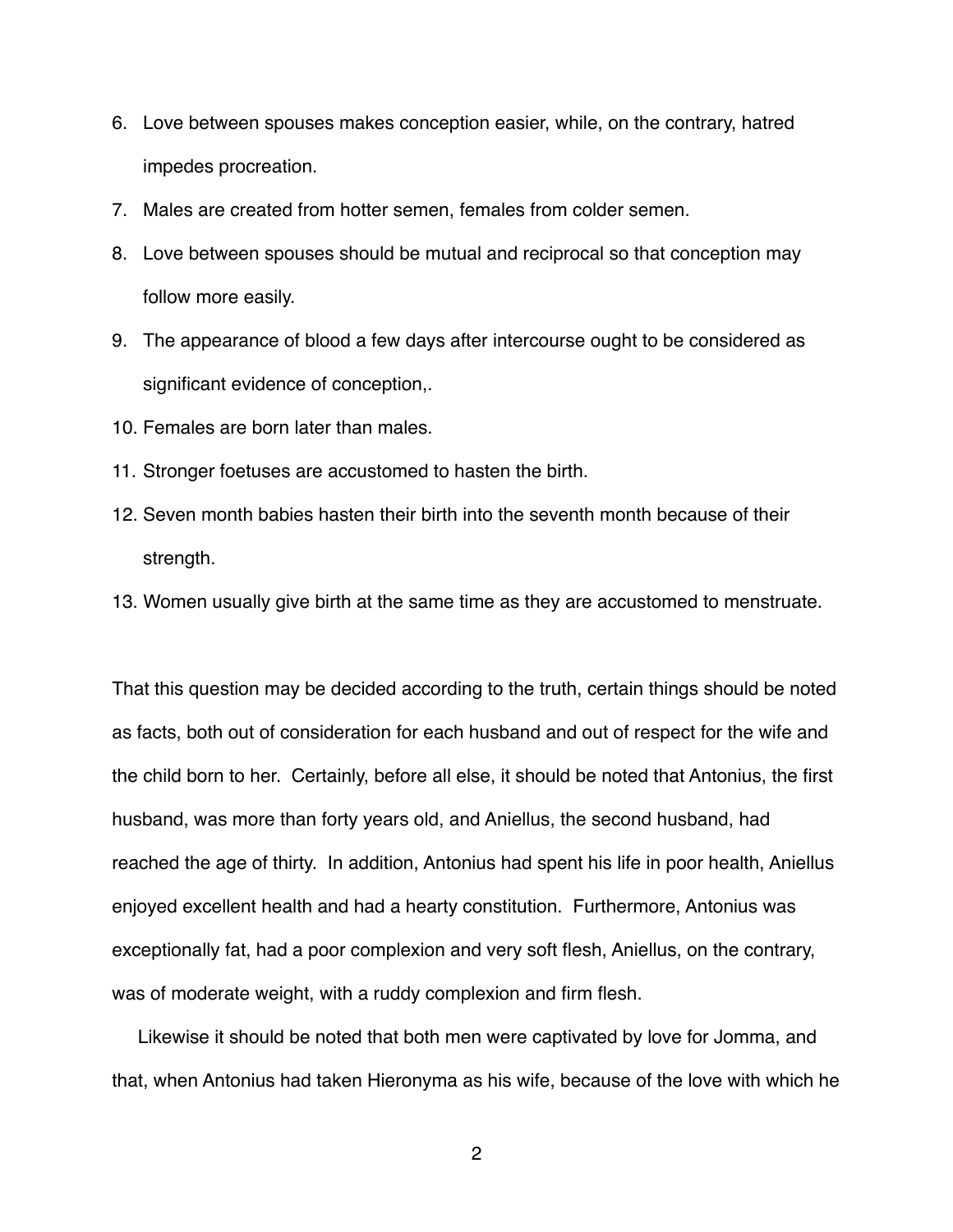honoured her, he was content with a modest dowry, since he could have married another maiden much better dowered. It is agreed, in addition, that Hieronyma married Antonius against her will and had always held him in aversion, since not even after the dispensation, could she ever withdraw from the love with which she honoured Aniellus, as can be argued from her very precipitate sexual intercourse with Aniellus.

 Finally, it must noted that the little boy whom she bore was lively, robust and well formed, as much as his tender age allowed, and although he bore a similarity to neither husband, but rather resembled his mother, yet in size and liveliness he was like Aniellus rather than Antonius.

 Furthermore, it is agreed that Hieronyma had been known by Antonius for the first time on the very night of the matrimonial consummation, when she thought her accustomed menstrual discharge was flowing four or five days before the usual time, whence it is thought that the blood was not menstrual blood, but occurred because of the violence she endured when she lost her virginity: for it did not continue, as was usual for her, for three consecutive days; but nevertheless she persuaded herself that her menstrual discharge had been suppressed because of her grief and anguish of spirit, as she testified when questioned. Moreover, after she presented herself to Aniellus to be used for a second time, her blood flowed in moderate quantity: however, five or six days separated her first sexual act with Antonius and her second with Aniellus. Eventually, as if at the time of a new menstruation, on the twenty seventh day from her intercourse with Aniellus, some spots of blood appeared to Hieronyma, and from these she recognized she was pregnant.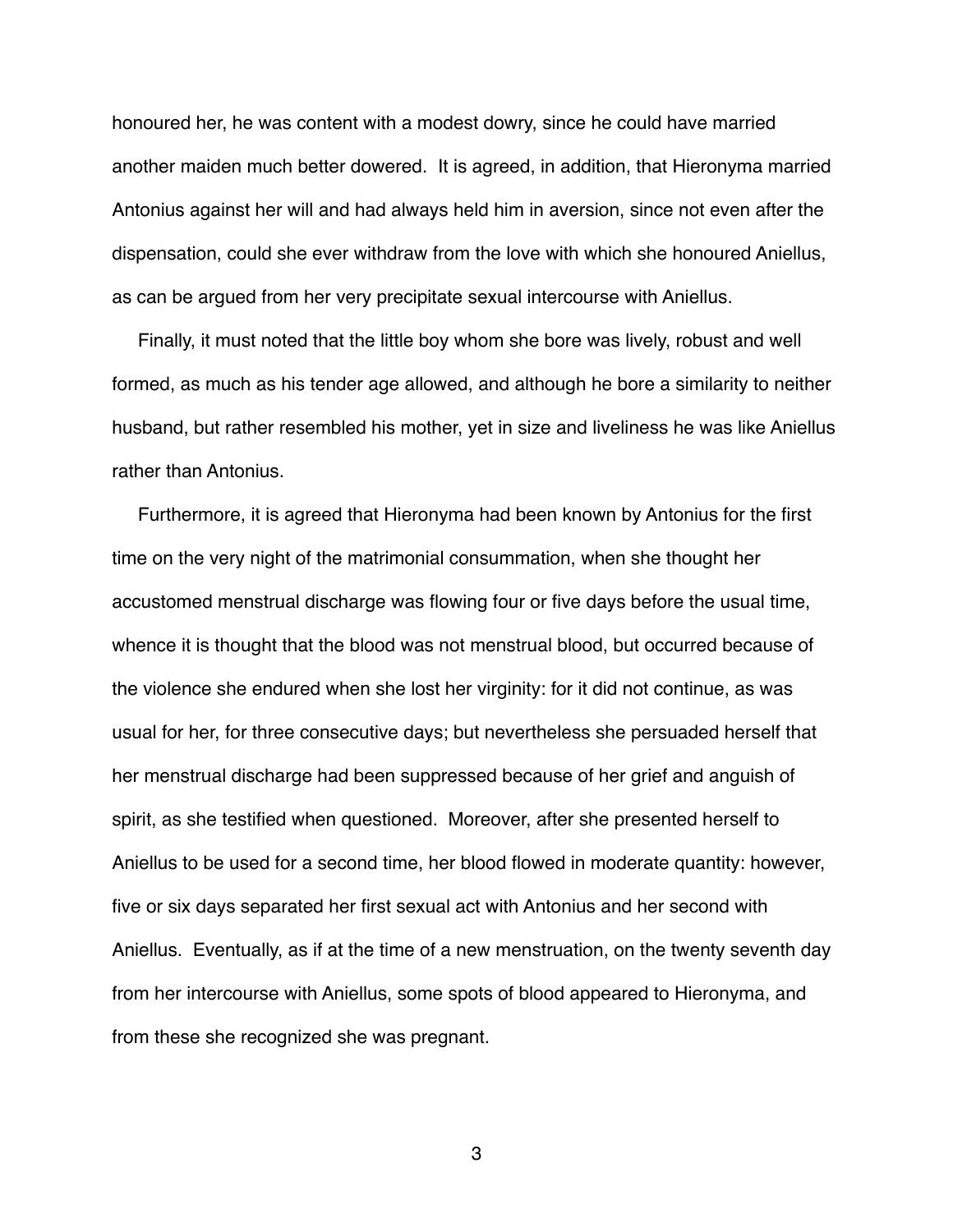Once all these details which are considered to be facts have been examined, it seems, at first glance, one must state that the offspring she bore was fathered by Antonius, not Aniellus. First, because Antonius, on account of his excessive love for Hieronyma, had taken her as his wife; moreover, it is known how greatly love for a spouse leads to the procreation of children, as we will submit below, Second, because, from the intercourse of Antonius with Hieronyma, her menstrual discharges were straightway suppressed, even though the time of her flux was already fast approaching, indeed had already begun to flow: no other sign may rightly be regarded as clearer than this one; for by this one sign women recognize that they are pregnant, and they do not readily believe, when their monthly flows appear in some form, that they have conceived; indeed, even when the flows do not appear in great quantity, they consider pregnancy to be doubtful.

 But, as greatly as what has been noted in respect to Antonius argues against him, that is to say that his son was not conceived from him, so just as significantly what has been noted in respect to Aniellus and Hieronyma and the boy born to her argues in support of Aniellus, leaving no doubt that the child was conceived from Aniellus, not Antonius.

## **1-2**

 In the first place, it is certain that ill health in a man poses a considerable impediment not only to procreation, but even to coitus; an argument which is very convincing to doctors, one which they make, and which I have mentioned elsewhere, *lib.1. Quaest. medic.leg. tit. 5, q. ult. n. 2, and following, and also lib. 3. tit. 1. quaest. 4. n. 6,* where I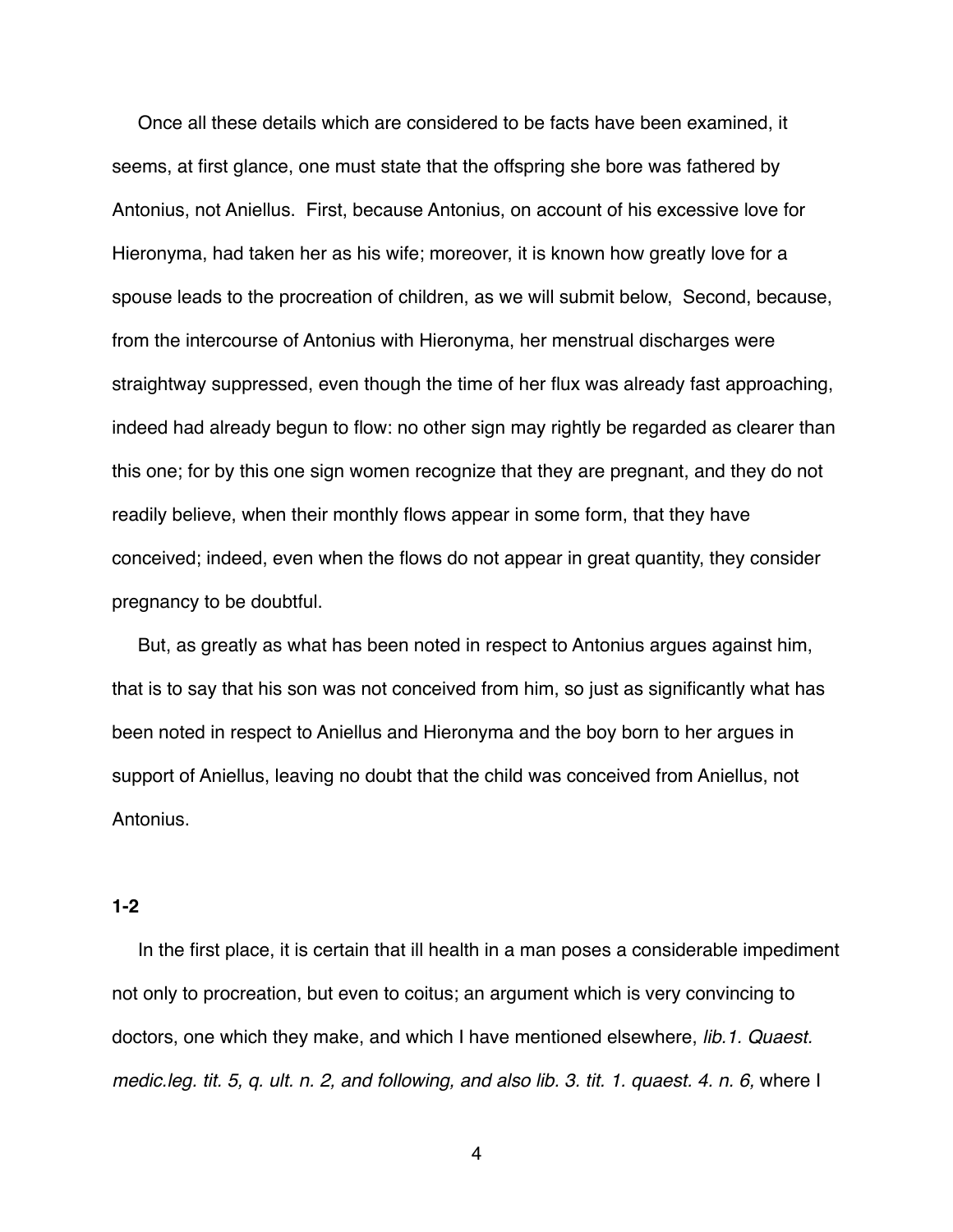set out some authorities for jurists, which they can easily discover in their own libraries; among them I included *Surd. decis. 83. num. 3, and following*. Therefore, since Antonius did not enjoy vigorous health, but rather was such a valetudinarian that his friends many times had discouraged him from taking a wife, and on the contrary Aniellus enjoyed excellent health, the child should be presumed to be that of Aniellus with his greater health, rather than of the sickly Antonius.

**3.** Likewise, it seems that we should also form a similar opinion on the grounds of age, for although Antonius had not yet completed forty years, yet it cannot be doubted that he was less fit for coitus and procreation because of his weight of years, not much less fit, certainly than Aniellus himself, if we look at the number of years, but age is not measured by number of years, but by bodily strength, and men should be called old or young based not on the number of their years, but on their robustness and vigour, and considered more or less fit for procreation as a result; and Antonius was an invalid, weak and feeble; Aniellus, on the contrary, healthy and with a robust strength and powerful vitality, prompts a much stronger presumption in favour of Aniellus over Antonius, just as there is a strong presumption in favour of a young man over an old man.

**4**. Nor is it grounds for objection that old men and invalids practise coitus and ejaculate semen and sometimes even procreate, because, in spite of these arguments, in a contest between an old man and young man, a son must always be presumed to be sired by a younger rather than an older man, as everyone knows: *Surdus decisione 83.*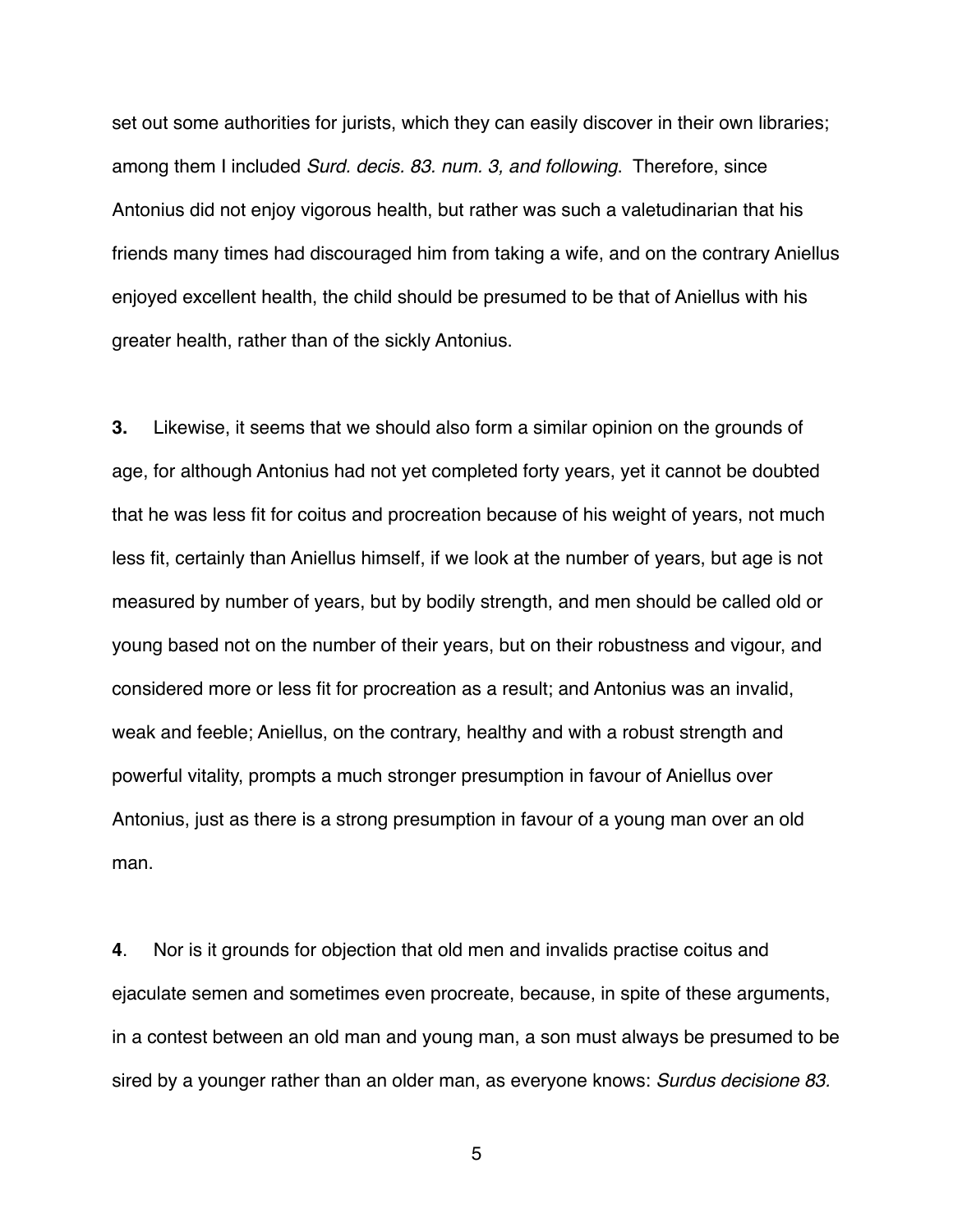*numero decimo octavo.* And the reason is drawn from the very nature of the act, since old men, as so often happens also with invalids, produce watery, underdeveloped, thin, unstable semen, which cannot easily adhere to the uterus, and so is ineffective in the procreation of children: it is the opposite with the semen of young men, which is swollen with abundant life and is heavy and dense and easily clings to the uterus, so that conception easily follows; but if some old men now and then beget children, this certainly happens only for those who are very robust and who ought to be counted among the young men because of their strength, something which can in no way be said of Antonius.

**5.** Moreover, when Antonius' appearance, from which one can also discern the constitution of the body, is taken into consideration, it is clear that he was of a very frigid and moist temperament; natures such as this are less capable of procreation, since they generate immoderately cold semen: as a result such natures are less suited for procreation: *Galen,in libro quinto Aphorism. 63,* and especially when, as happens, their testes share the same temperature: *Galen,Art. Medic. capit. quadragesimo octavo, Avic. 20. Sen. libro tertio, capit. septimo, tractat. 1*. But, just as the constitution of Aniellus is excellent in respect to fecundity, because his nature is hot and moderate in moisture, so the constitution of Antonius is diminished in fertility.

**6.** If, likewise, we weigh the evidence which we said ought to be considered in respect to Hieronyma, we will readily pronounce that she would only have been able to conceive with difficulty from Antonius, since she married him against her will and regarded him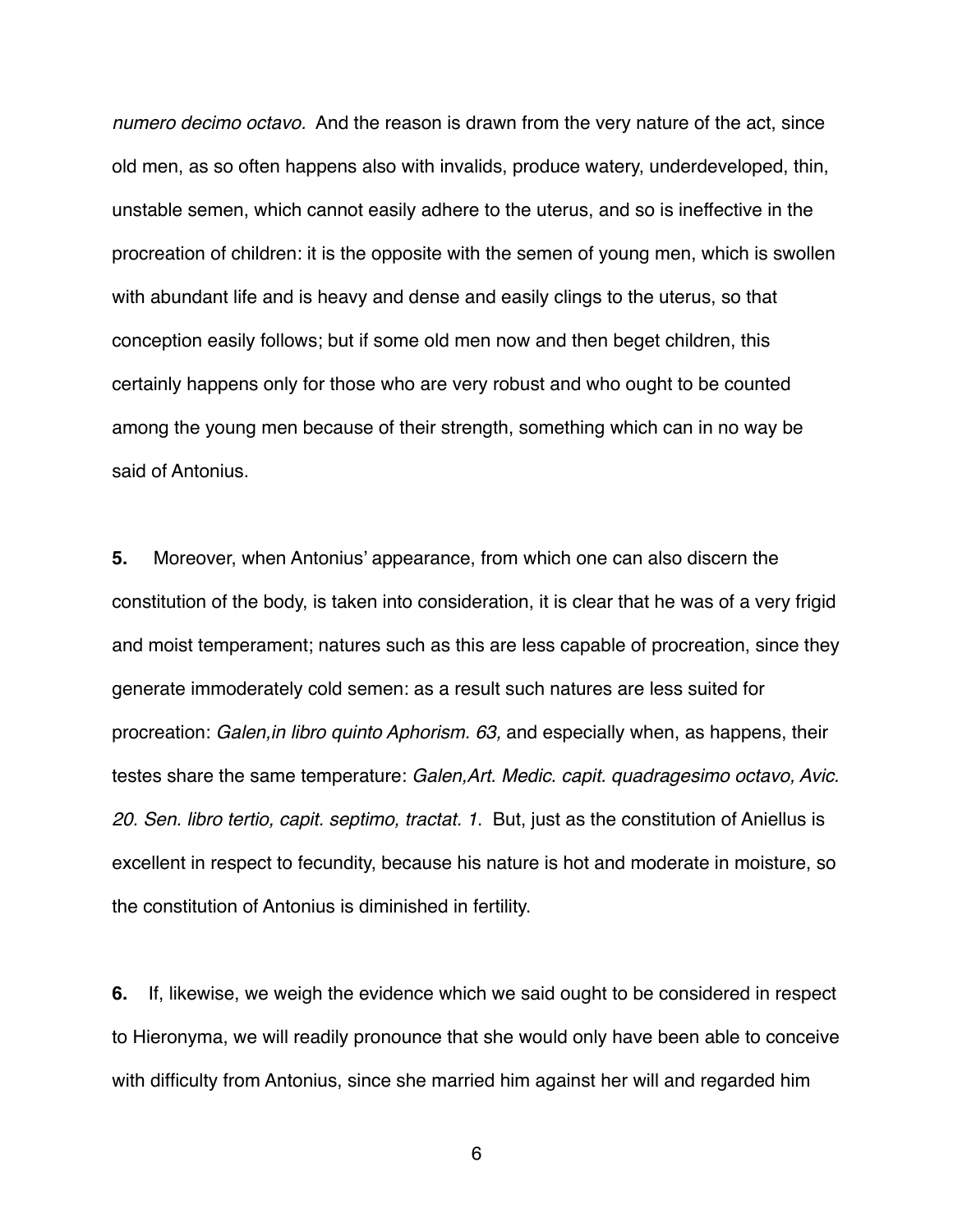with hatred, although, when compelled, she consummated her marriage with him: moreover, it has been sufficiently argued that hatred between spouses is an impediment to procreation, and I noted elsewhere, *libro primo. Quaestion. Medico-legal. titulo quinto, quaestione ultim. numero decimo,* just as love between spouses contrives to bring about conception, so hatred usually prevents it. Therefore, if Hieronyma was estranged from Antonius and regarded him with hatred because he prevented her from entering into a marriage with Aniellus, whom she loved very much, (since her parents wanted to bestow her on Antonius as he was the wealthier man), it is certain she would not have been able to conceive easily from Antonius, but very easily from Aniellus.

**7.** Finally, if we consider the condition and quality of the child Hieronyma bore, it will be difficult to state that she had conceived from Antonius, considering his very feeble nature and cold temperament; for these reasons, it does not seem that he could have fathered such a well formed and robust offspring, certainly not a male child, for to achieve this requires excellent semen, hot and swollen with much life force, a kind of semen which we cannot conjecture Antonius in any way to have been able to generate: for it is agreed that males are born from hotter, more robust and more vigorous semen, females from colder, weaker, less vigorous semen, as Hippocrates *libr. de Gener. numero septimo* said truly, both man and woman produce semen, which is without doubt both masculine and feminine; and from that part of both masculine and feminine semen which is masculine, males are generated, and from that part which is feminine, females are generated, hot and strong semen for a male, for a female colder and weaker semen. Now it must be agreed that that Antonius had semen which was less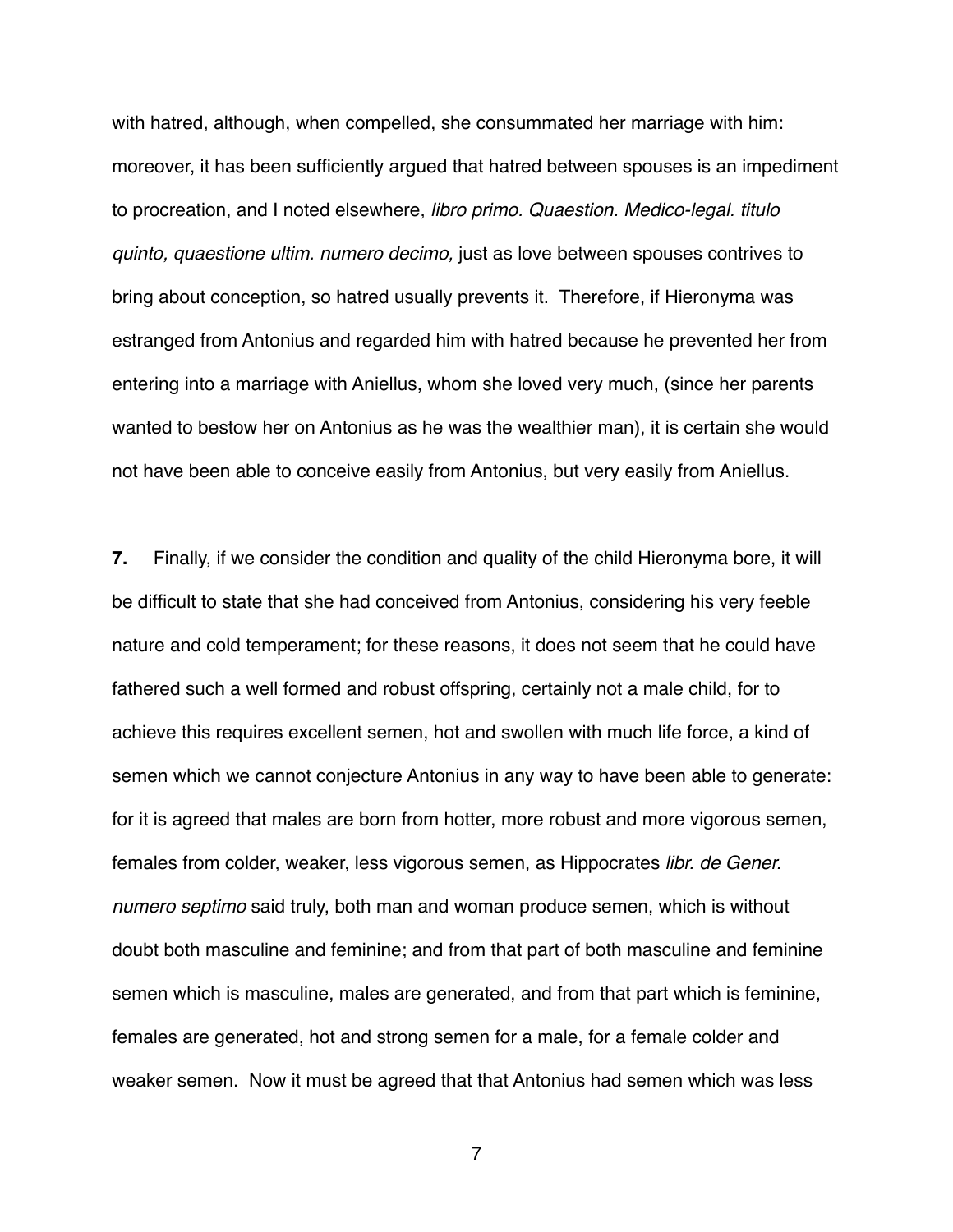robust, too cold and less full of life force, and on this account it was more suited to begetting female rather than male offspring; Aniellus, on the contrary, was swollen with stronger, more masculine and hotter semen, the kind from which it is certain only males are generated; if we add to this the fervent love which Aniellus had for Hieronyma, what further do we need to ask in order to confirm whose offspring she bore?

 And yet statements were made previously to the contrary, which it seems could be set in opposition to this conclusion: in the first place, [it was noted] that Antonius took Hieronyma as his wife goaded by the spur of a most fervent love, and thus no less, indeed much more, it may be supposed that the offspring she bore was his progeny, not that of Aniellus, since Antonius first consummated marriage with her at the most propitious time of approaching menstruation: and if love could have assisted conception, no less could it foster conception from Antonius rather than from Aniellus, since on account of love many vital forces rally at the genitals, and thus make the semen fruitful more easily, apart from the fact that there is greater force in ejaculation and greater thrust into the woman's womb, all factors which not only make for an easy conception, but also, if there were any strong impediments on the part of Antonius, they could have completely removed them.

**8.** In fact, the answer is that love, whose fervour is said to facilitate conception, must be mutual and reciprocal between the spouses: it is not enough for only one to burn with love; indeed, when only one spouse loves and the other not only has no love, but feels hatred for the spouse, love does nothing to promote conception, for the hatred of one spouse is a far greater impediment to conception than the love of the other favours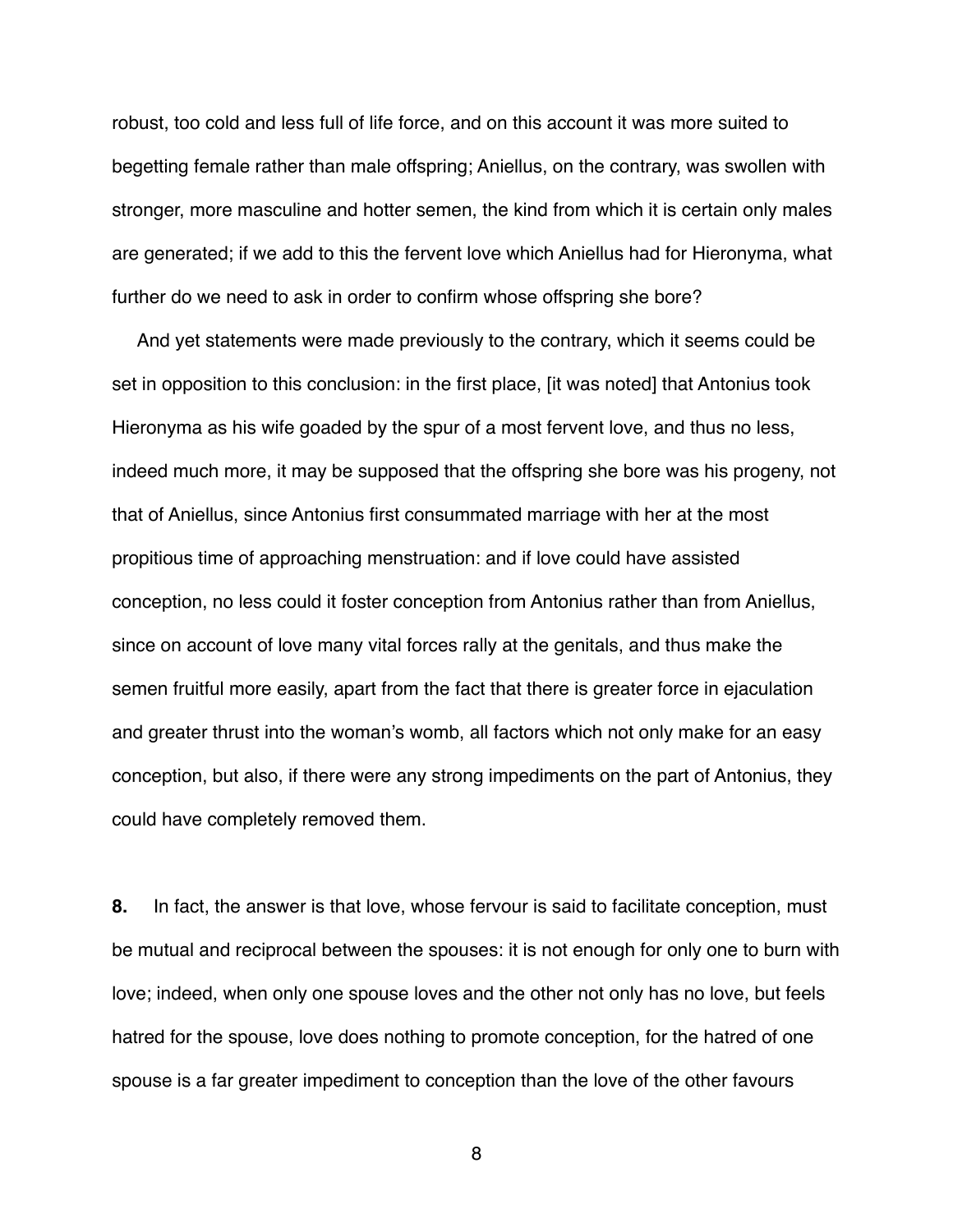conception, since hatred is always more suited for destruction than for creation. So in our case, although Antonius burned with love for Hieronyma, for her part she hated him, and unwilling intercourse, especially on the part of the woman, is barren, *Aer. libr. ultim. sua Medic. cap. 20., Roderic. a Castr, de nat. mul. libro 3. cap. 4.*

 Nor could it be any advantage to Antonius, as is said, that he had intercourse with Hieronyma when her menstrual flows were approaching, although conception occurs more easily at the time when menstruation is beginning or when it is ending, when very many women do conceive, *Gal. in libell. de diffect. vulvae, s*ince it does not happen in this way consistently at any time and to anyone, but only to some: on the contrary, I say that in very many women conception takes place when menstruation is ending, as experience teaches, and Hippocrates himself [said], *in lib. de Nat. Puer. num. 7, and also Aristotle lib. 7 de Histor. Anim, cap. 2, and also libro 4. de Gener. Anim. cap. 4,. Mercat. libro primo, de comm. mul. affect. cap. 3. and lib. 3 de Steril., and Prägen. aff. cap. 6, and Joan. Hucher de steril. Ruhr. 1*. In some women, especially those whose wombs are too dry, conception sometime occurs when the menstrual flows are beginning or not yet ending, because the moisture of the flows mitigates their natural aridity; this can also occur when the man has excessively hot and dry semen, for the intense heat and dryness of the male semen is emended by the moisture of the wombs in the same way. In fact, in our case, there is no reason to suggest that Antonius was turgid with exceptionally hot and dry semen, since his nature was very frigid, and he lived the life of an invalid, so thus it is supposed, for these reasons, that he could only provide very humid and cold semen, which far from being mitigated by the moisture of Hieronyma's womb so that it was more receptive to conception, on the contrary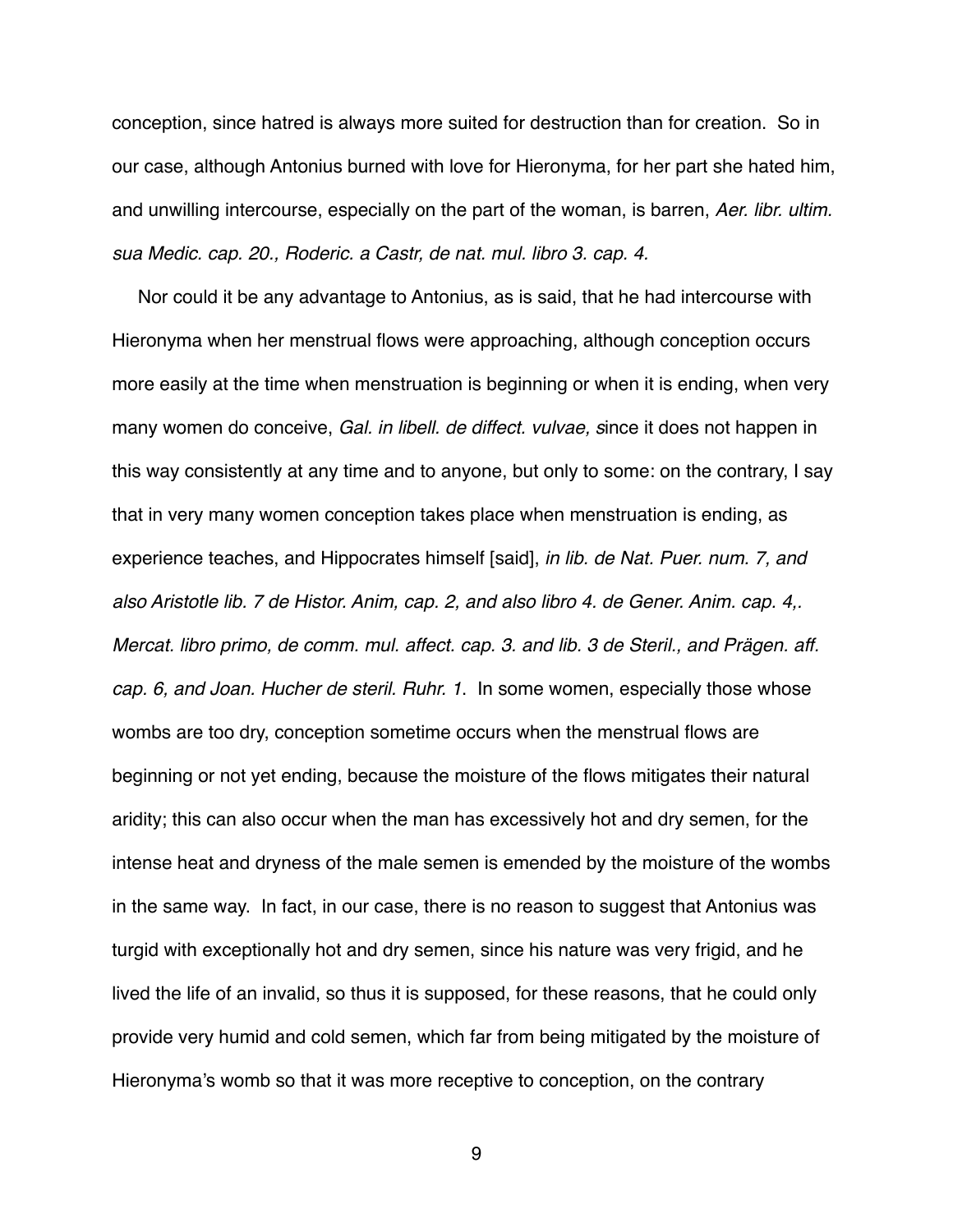rendered her womb completely unfit for conception. But what was said concerning love, that it can render conception easier, is indeed true if we speak of a man who is healthy and robust, but what could love have achieved in a man with a sickly and weak nature?

**9.** Even less can another fact which was previously determined be offered in opposition, that is the fact that Hieronyma, after she had first been known by Antonius, began to menstruate, and after their union, or not long after, her menstrual flows ceased, which is considered a clear sign of conception, and it is an even more evident confirmation of conception that, afterwards, when her menstrual flows approached in the following month, these flows did not occur, but only few drops of blood appeared, which are usually signs that conception has taken place, and not an injury, as is noted: Joan. *Hucher. de Sterilit. libr. 3. rubr. de concept. legit. signis,* since nature is accustomed to menstrual purging each month and, recalling its cleansing, is accustomed to attempt it in some way, that it may give satisfaction with its accustomed gift, especially since in the first month, (sometimes even in the second or third month), the blood overflows as it is giving nourishment to the foetus which has been conceived.

 Nevertheless, with these arguments to the contrary put forward, the failure of the menstrual flows ( if indeed there were menstrual flows), can easily be explained: first, after the consummation of the marriage with Antonius, menstruation ceased not because conception had taken place, but either because of the grief and anguish of spirit admitted by Hieronyma, and which is accustomed to occur in almost all women while the menstrual blood flows, if they are perturbed by some strong passion of the spirit, such as they experience daily, and we doctors discover from them when we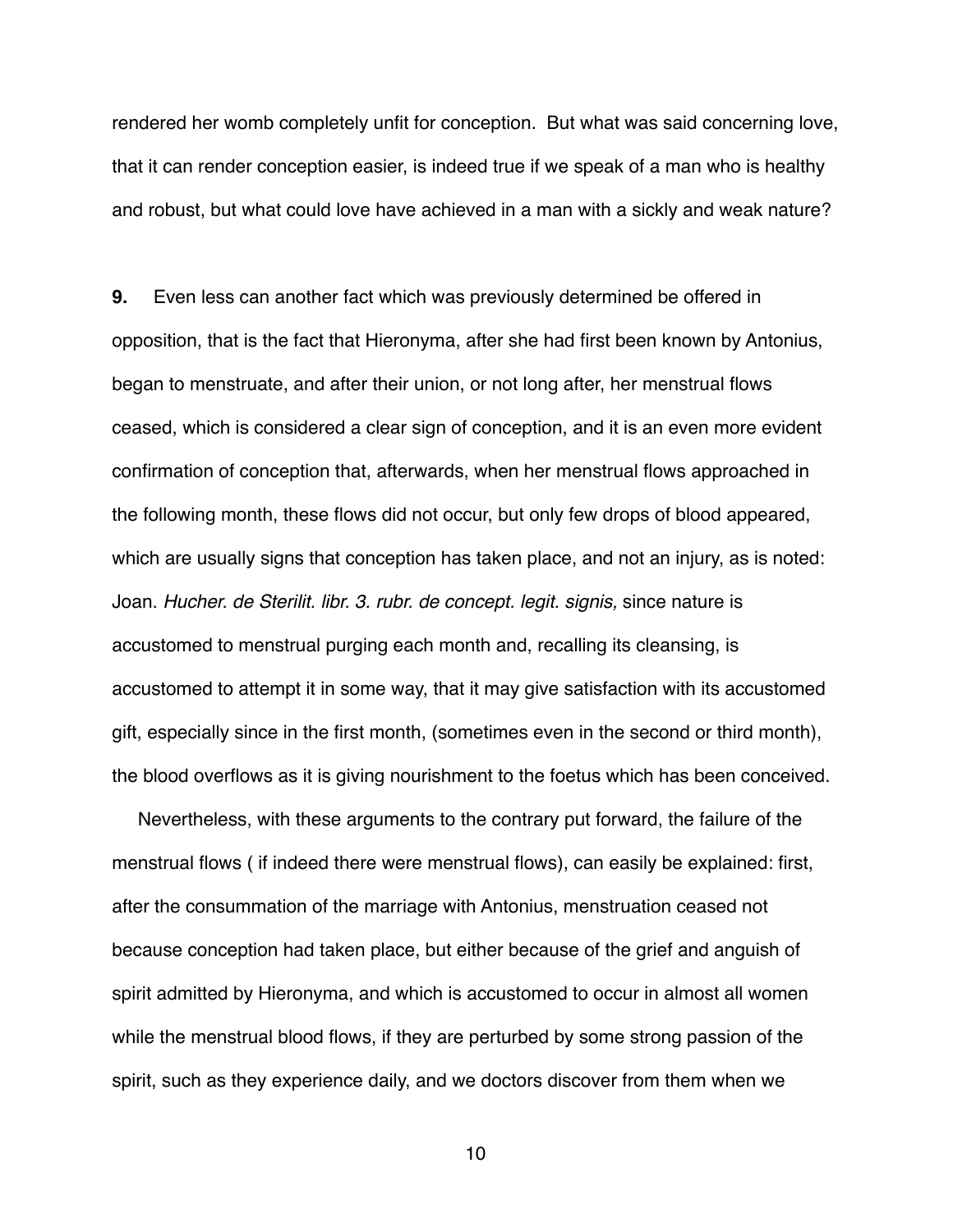investigate the causes of the failure of menstrual flows. Therefore, the flows were not suppressed because of intercourse with the husband, for intercourse exercised when the menstrual flows are waning is accustomed to encourage the menstrual flows, rather than otherwise: *Galen. lib. 1. de sant. tuend. cap. 9;* for the little mouths of the veins are easily opened by friction, and thus the menstrual blood flows.

 Or perhaps the menstrual flows could have been suppressed by her coitus with Antonius, but not because conception had taken place, but because of some movement aroused in her womb, which strongly drew itself back to avoid the reception of semen; moreover, she was not able to conceive because she felt no pleasure in intercourse with him, and therefore it is very likely that she did not emit semen, and so there was no way conception could have taken place, for conception (as I have already said many times and as everywhere all doctors of these matters teach, much more than the Peripatetics or any other learned philosophers) requires the semen of both spouses, poured out together and at the same time: rather it should be believed that Hieronyma delayed rather than hastened their sexual union because of her aversion for Antonius.

 But nor does what was reported in public about the appearance of the menstrual flows a month after her intercourse with Antonius argue more for Antonius than for Aniellus, since such a sign of conception may not have a fixed time for its appearance, for it often appears the day after conception has occurred, or sometimes in the first or second month: but the new effusion of blood after coitus with Aniellus seems to refute this, whatever is posited to the contrary, since it demonstrated very clearly that Hieronyma had not been purged by preceding menstrual flows, perhaps because they appeared late. Thus, on the occasion of her new intercourse with Aniellus, nature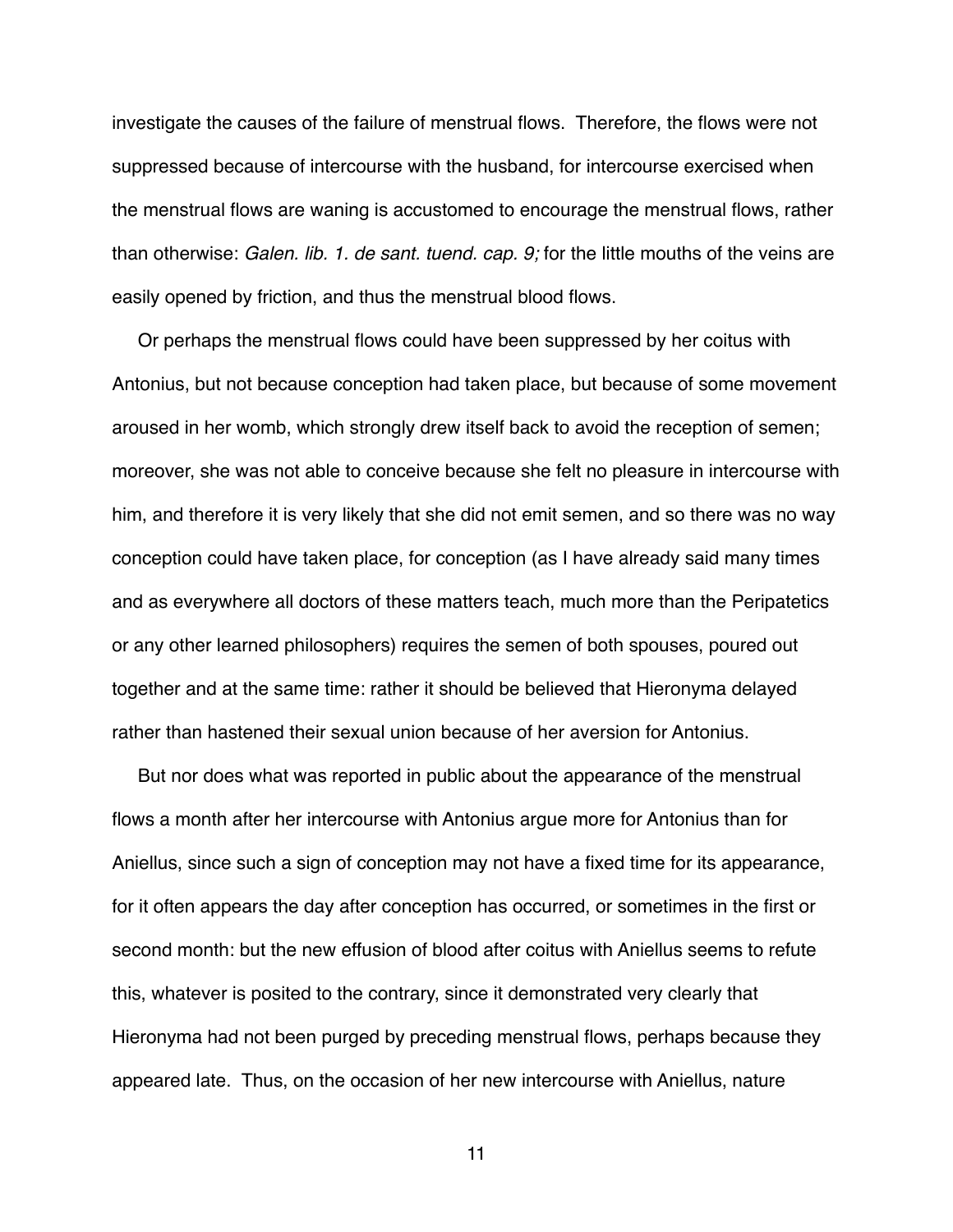attempted to purge her completely, which would not have happened when Hieronyma was already pregnant by Antonius, apart from the fact that the menstrual flows would not have appeared drop by drop a second time, as they did, but when, after several days from her intercourse with Antonius, they appeared on the occasion of her new intercourse with Aniellus, they did not appear immediately, but rather they delayed their discharge for a longer time .

 Moreover, before all else which can be observed in this case, it seems one must observe the facts which pertain to the number of days of the gestation of the foetus, which, when we wish to calculate from the first sexual union of Antonius and Hieronyma, will be two hundred and seventy three days, certainly nine solar months, with three days added on, and if we use lunar months, there will be almost ten full months; when we count from her first sexual intercourse with Aniellus, the number will be two hundred and sixty two days, not nine complete solar months, since eight days are lacking; but if we use lunar months, there will be nine complete months, with only one or two days added; therefore, it would seem very likely that Hieronyma was pregnant for nine complete months not less.

**10**. And although it can be objected that it would not be very likely that this foetus, so vigorous and lively, delayed birth by three days beyond nine months, for this delay argues rather a weakness of nature, for certainly females are born later than males, as I said elsewhere *libro 1 quaest. tit. 2 .quaest. 5. num. 3.*, on the authority of Aristotle, yet this is not a hard and fast rule, since even the strongest foetuses sometimes delay their birth and are born in the tenth month, as they say of Hercules, the strongest of men, and Caesar Augustus and Solomon, as I noted elsewhere *loco cit. quaest. the same,*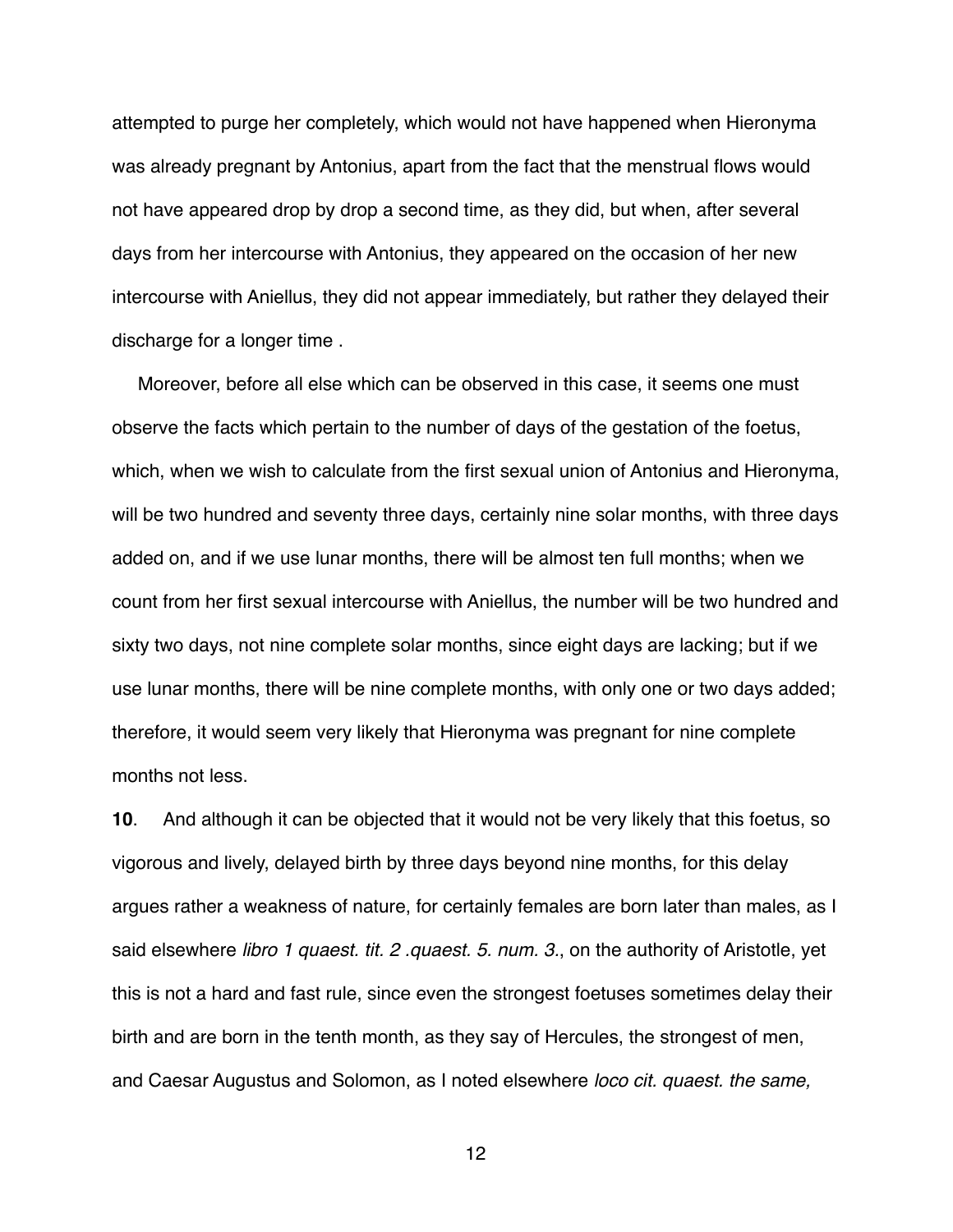*num. 18 and following;* therefore, it is not inconsistent that this foetus, on account of a delay of his birth, could have been conceived from Antonius,

**11 and 12** But against this conclusion surely it seems much more likely that this child was received from Aniellus: in the first place because children who are very robust hasten the birth, as was said above, because it happens according to the most powerful and fecund order of nature: and in so much it is true that seven month babies are only born in the seventh month because of their strength, and they hasten their birth by two months, for, on account of this strength, which they experience first in the seventh month, they move themselves strongly, break off the ligaments which attach them to the uterus, and come forth into the light before others; thus *Hippocrates in lib. de sept. part. num. 1, Alex. lib. 2, problem 48., Avic. 21.3 tract . 2. cap. 1.* This, it seems, also happens according to reason, since stronger babies consume the nourishment supplied in the mother more quickly, and on account of their more vigorous heat need more unencumbered air much sooner: on account of his strength, therefore, it must be assumed that this foetus was born before nine months had been completed, rather than later by several days, and thus was conceived from Aniellus, rather than from Antonius.

**13.** Furthermore, it is very likely, therefore, that the time of birth of the boy, if we are to say that he was conceived from Aniellus, rightly coincides with the time when Hieronyma usually menstruated: for it happens according to nature that women most often give birth at the time they are accustomed to menstruate, which in younger women is usually at the new moon or a little after, and in women more advanced in age at the time of the waning moon. But Hieronyma gave birth at the new moon, the usual